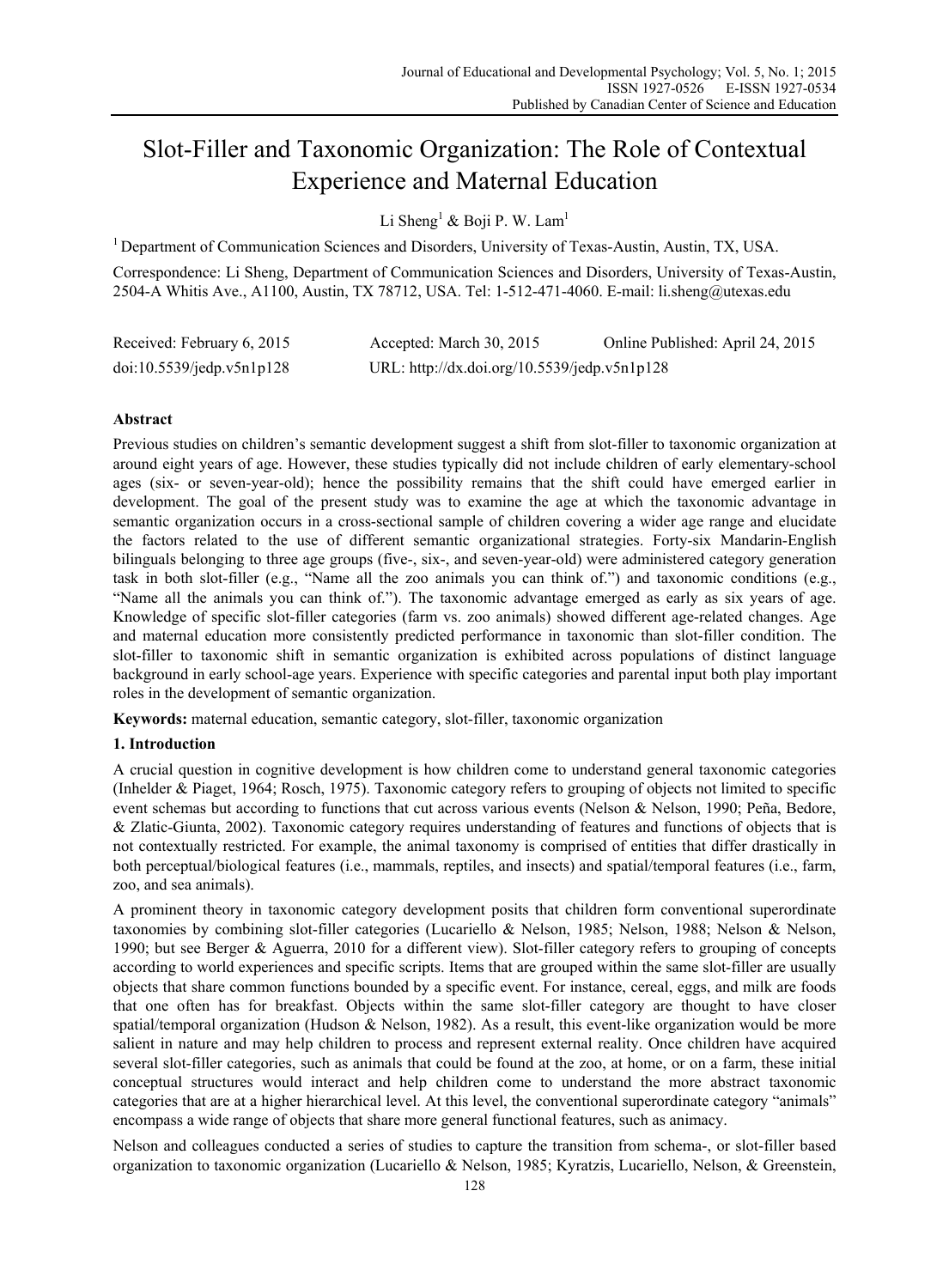1987; Nelson, 1988). Using a number of tasks such as word-list recall, word associations, and forced-choice picture selection, these researchers repeatedly found that slot-filler organization is a more primary component in children's early category knowledge up until 7 years of age. In turn, the formation of these internal event-based conceptual structures, together with semantic structures embedded in adults' conventional usage of language (e.g., reference to abstract superordinate categories), fuel the understanding of abstract taxonomic conceptual structures. For instance, parents may say "Let's go see some animals" in the context of visiting a zoo, a farm, and a circus, thus alerting the child about the more general category structure through the use of the common superordinate.

In a category generation experiment, K. Nelson and Nelson (1990) directly investigated the transition from slot-filler to taxonomic organization as well as the role of experience in this transition. Nelson and colleague recruited three groups of English-speaking monolingual children who were in lower to lower-middle-class urban schools. The first two groups were five-year-old kindergarteners, with or without preschool experience. The third group consisted of second graders who were eight years of age. Children were assigned to one of two conditions. Children in the slot-filler condition were prompted to generate as many items as they could think of under narrow event-based categories (e.g., animals you see at the zoo; food you have for breakfast). Children in the taxonomic condition were prompted to generate items under general superordinate categories (e.g., name all animals you know; name all food you know).

Although the taxonomic condition was broader in scope than the slot-filler condition, the kindergarteners failed to produce a greater number of items in the taxonomic condition. In fact, examination of raw scores revealed that kindergarteners in the slot-filler condition produced a larger number of items than those in the taxonomic condition. Take the animal category for example, the kindergarteners without preschool experience in taxonomic and slot-filler conditions respectively named an average of 5.9 and 6.3 items; the kindergarteners with preschool experience in taxonomic and slot-filler conditions respectively named 8.9 and 11.3 items. The difference in the latter groups approached statistical significance. On the other hand, the pattern reversed in the second-graders, who generated more animals in taxonomic  $(M=17.3)$  than slot-filler  $(M=14.0)$  condition. This taxonomic advantage was true also for the clothing category (taxonomic  $M=13.0$ ; slot-filler  $M=10.6$ ) and was especially strong for the category of food (taxonomic M=27.6; slot-filler M=12.3). Follow-up analyses suggested that the five-year-olds were less able to call on multiple event contexts when producing responses in the taxonomic condition than the eight-year-olds. In other words, the older children demonstrated a taxonomic advantage over slot-filler organization because they were able to integrate different slot-fillers when responding in the taxonomic condition (K. Nelson & Nelson, 1990). These findings were later replicated among five- and eight-year-old Korean-speaking monolingual children (Yu & Nelson, 1993).

With regard to the role of experience in semantic-conceptual development, K. Nelson and Nelson (1990) made several notable observations. First, the fact that the eight-year-olds had more general and better integrated categories than did the five-year-olds prompted the authors to conclude that the older children's broadened experience with a wider variety of contexts, together with their educational experience may have facilitated more advanced semantic organization. Second, the kindergarteners with preschool experience not only produced more items for each category but also showed better organization of the categories than kindergarteners without preschool experience. This result reinforced the conclusion that school activities and adult-child discourse in educational settings may promote the formation of more abstract categories. Third, all three groups of inner city children had limited experience with farm animals, which may explain the large number of inappropriate responses and a lack of group difference for this category. By contrast, these children had much more experience with zoo animals. This was reflected in the results that all groups had fewer inappropriate responses for this category and that the two more advanced groups (i.e., second graders and kindergarteners with preschool experience) generated more responses than the kindergarteners without preschool experience. The authors argued that these findings support the influence of both natural maturational and experiential factors in explaining the development of categorization.

To the extent that linguistic experience shapes children's semantic-conceptual development, we would expect bilingual children to show differences in this domain from their monolingual peers given bilingual children's unique linguistic experience. To the best of our knowledge, only one published study has used the category generation task with young bilinguals to examine category formation and qualitative change in this population (Peña et al., 2002). There were two methodological changes in Peña et al.'s study over K. Nelson and Nelson's original study. First, instead of recruiting 5- and 8-year-olds like K. Nelson and Nelson did, Peña and colleagues recruited two groups of Spanish-English bilingual children who were respectively 4; 5 to 5; 9 (years; months;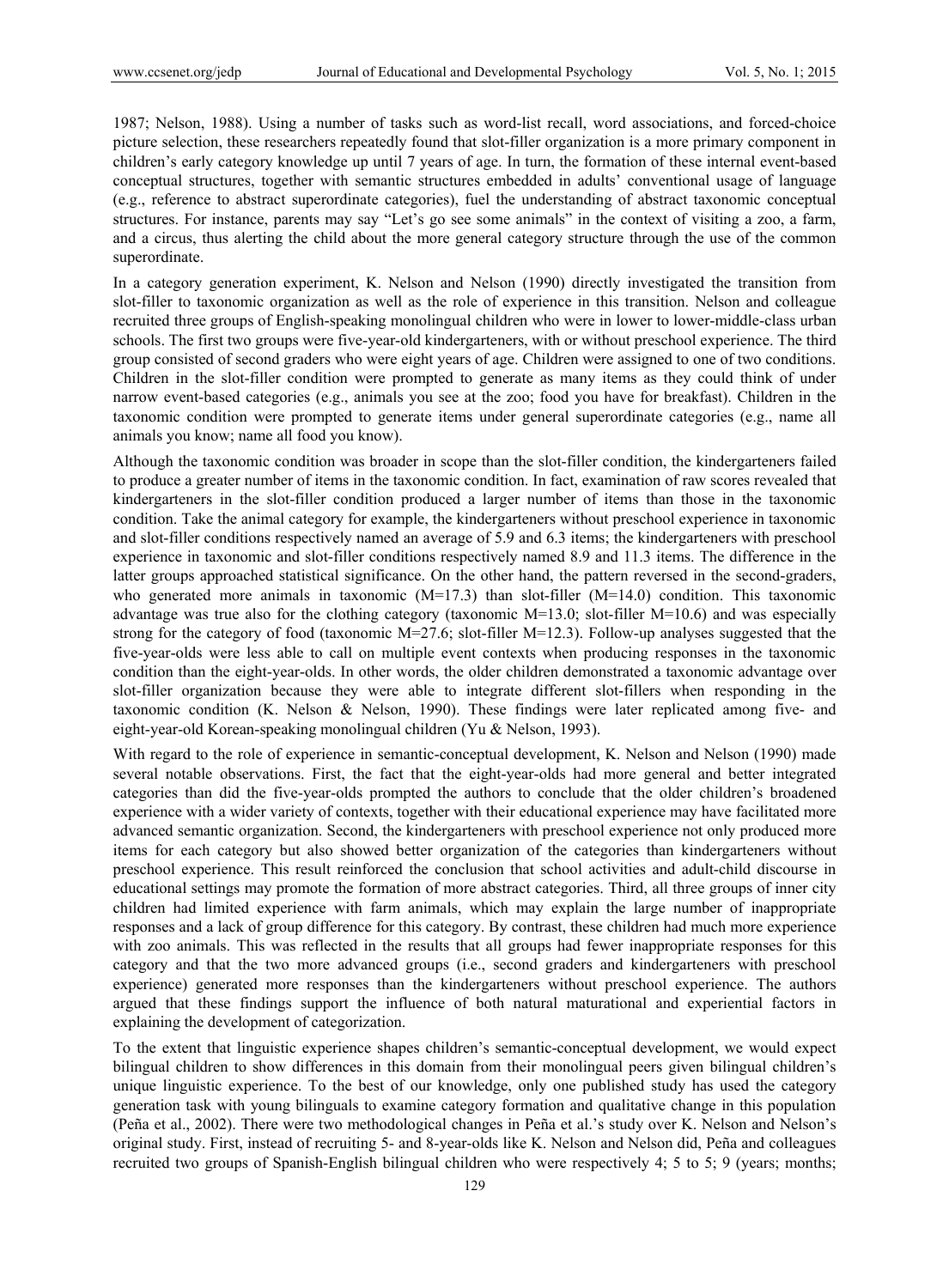M=5; 1) and 5; 10 to 7; 1 (M=6; 5) of age. Second, instead of assigning children to either slot-filler or taxonomic condition, Peña et al. elicited responses in both conditions in the bilinguals' two languages. Results indicated an age group by condition interaction and no interaction with language. Older children generated greater items in the taxonomic condition than did younger children in either taxonomic or slot-filler conditions. Older children also generated comparable number of slot-filler items as the younger children. In other words, although the authors did not find a statistically significant difference between taxonomic and slot-filler conditions within the older group of children, they found that the number of items generated in slot-filler condition remained relatively stable across age groups, while the older children generated a greater number of items than the younger children in taxonomic condition. This pattern led Peña and colleagues to suggest that bilingual children around age 6; 5 began to demonstrate the taxonomic advantage, midway between the five- and eight-year age groups included in K. Nelson and Nelson (1990) and Yu and Nelson (1992). Peña et al. further suggested that the bilingual children's more diverse linguistic and event-based experiences may require them to use taxonomic strategies to more effectively organize and access semantic information.

The notion that bilingual children may show the taxonomic advantage at an earlier age than monolinguals is intriguing. However, this literature is inconclusive in that Peña and colleagues did not report finding a significant difference between taxonomic and slot-filler conditions within the same age group, the hallmark pattern of this development shift. Furthermore, it should be noted that Nelson and colleagues only sampled two age levels that were three years apart. Had they sampled the five- to eight-year age range continuously, they could have also found an earlier shift.

The current study aims to determine the age at which the taxonomic advantage in semantic organization occurs in young children. We collected category generation responses in both slot-filler and taxonomic conditions in the dominant language of Mandarin-English bilingual children. To better capture the time frame of this developmental shift, we sampled children who were respectively five, six, and seven years of age. In addition, we focused mainly on the category of animal because this category is less culturally and linguistically constrained than clothes and food (Yu & Nelson, 1993). For instance, in Mandarin there are types of clothing that do not exist in English (e.g., 旗袍, a traditional Chinese dress with a fitted shape and a high collar). Also, food items that are typical for a particular setting in one language may not be so in another language (Peña et al., 2002; Yu & Nelson, 1993). Indeed, Yu and Nelson (1993) found that Korean-speaking monolinguals generated fewer items for clothes and food categories than English-speaking monolinguals and attributed these findings to cultural difference.

The second aim of this study is to elucidate factors that contribute to the development of slot-filler and taxonomic organization. Specifically, we examined the contribution of both general maturational (indexed by age) and experiential factors (indexed by amount of language use and level of maternal education) to children's performance in slot filler and taxonomic conditions.

# **2. Method**

## *2.1 Participants*

Fifty-five Mandarin-English bilingual children between four and seven years of age were recruited from the Chinese community in a large city in North America for a larger-scale study about children's vocabulary and grammar development. No participants were reported to have any sensory or neurologic deficits. This sample included two children with specific language impairment who were excluded from analysis. The primary caregivers were interviewed to obtain information about the children's language profiles that include parent-rated language proficiency and daily language exposure. Language exposure was evaluated in terms of both input and output at school and at home on a typical weekday and typical weekend on hourly basis. To ensure that the bilingual children examined in this study had sufficient bilingual exposure children should use Mandarin and English at least 20% of the time. Also, in order to be more systematic in the grouping of age, with a range of 12 months for each age groups, only children between 4; 7 to 5; 6 (years; months; hereafter referred to as the five-year-old group,  $n=12$ , Mean age=60.4 months, SD=3.7 months), 5; 7 to 6; 6 (six-year-old group, n=18, Mean age=73.3 months, SD=4.0 months), and 6; 7 to 7; 6 (seven-year-old group,  $n=16$ , Mean age=84.0 months, SD=3.8 months) were included in subsequent analysis. These criteria resulted in the exclusion of nine children from the original sample. Besides the subjective language proficiency ratings provided by the primary caregivers, all participants were administered picture naming tasks designed by our lab in both English and Mandarin for an objective measure of their language proficiency.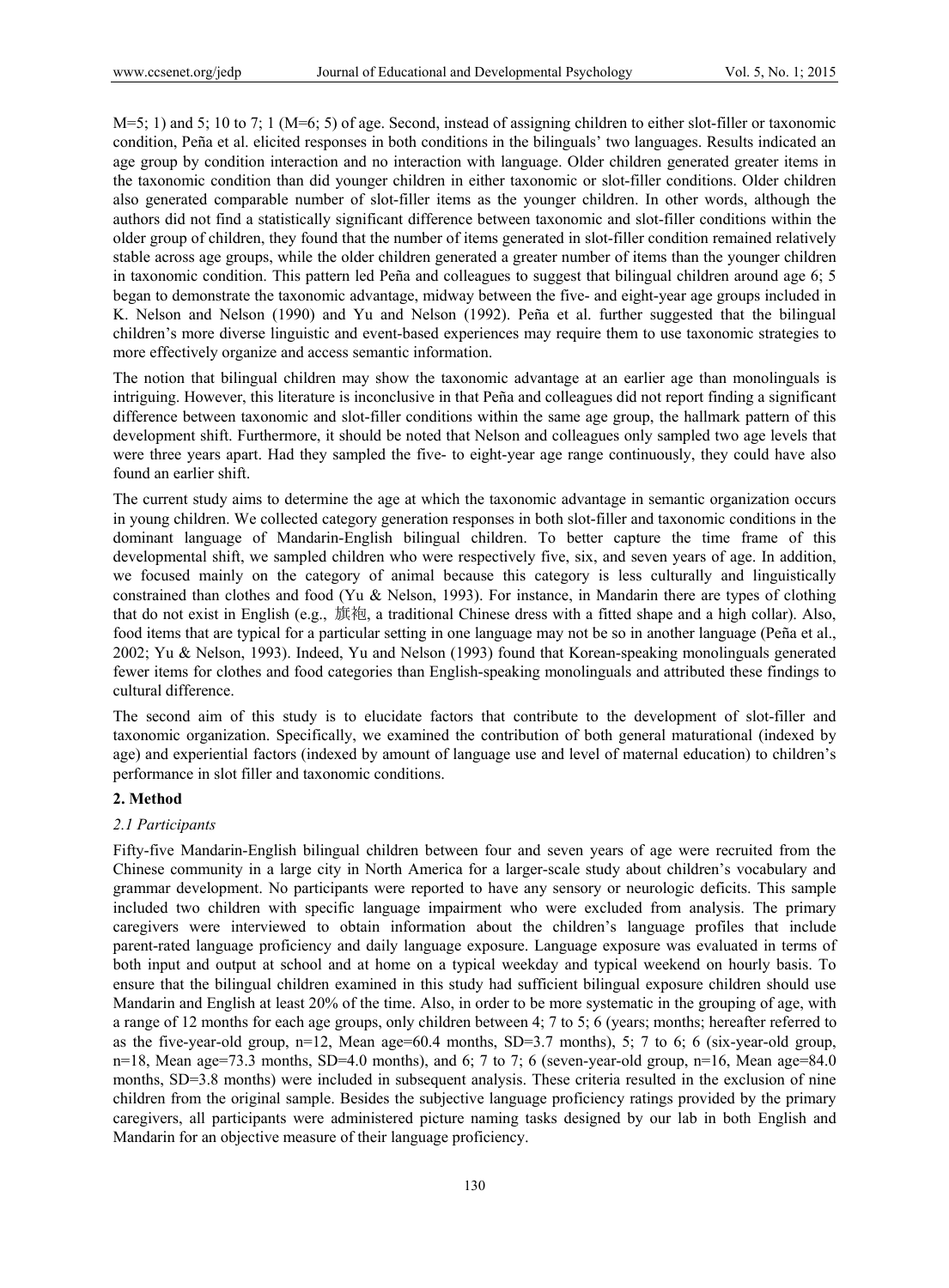Table 1 shows that percent of English use for the five-year-old group was significantly lower than for the seven-year-old group and that the former age group also had lower parent-rated English proficiency than the latter. The six-year-old group did not differ from either of the other two groups in English use and proficiency rating. Also, the five-year-old group scored lower than the other two age groups in the English naming tasks. No other statistical difference was found across age groups. Despite the aforementioned statistical difference in English use and proficiency, it should be stressed that the critical age group by condition (slot filler vs taxonomic) interaction that indicates the qualitative change in semantic organization focuses on the presence or absence of difference between conditions within the same age group in the same language. Therefore these between group differences in language use and proficiency should not introduce confounds to this critical interaction.

To document the children's language dominance, we conducted an age (five-, six-, and seven-year-old) by language (Mandarin, English) repeated-measures ANOVA on children's picture naming scores. Results showed a main effect of language, F (1, 43)=46.12, p<.001,  $\eta_p^2 = 52$ , and no other effect or interaction. Across all age groups, naming was more accurate in English (M=82.30%, SD=9.6%) than Mandarin (M=61.2%, SD=18.2%). ANOVA on proficiency rating scores revealed no main effects but an interaction between language and age group, F(2, 86) =5.19, p=.01,  $\eta_p^2$ =.19. Posthoc tests showed significantly higher ratings in English than Mandarin for the seven-year-old group (Mean difference=.56, p<.01, 95% CI=.19-.94) and no difference between Mandarin and English proficiency rating in the other two groups. The apparent inconsistency between parental subjective rating and performance on an objective naming task for the five- and six-year-old groups may reflect an earlier shift towards English dominance in picture naming than in general oral proficiency (Sheng, 2014).

|                                   | Five-year-old | Six-year-old | Seven-year-old | P value   | Pair-wise comparison               |
|-----------------------------------|---------------|--------------|----------------|-----------|------------------------------------|
| Sample size                       | 12            | 18           | 16             |           |                                    |
| Male: Female                      | 5:7           | 9:9          | 8:8            |           |                                    |
| Age in months                     | 60.4(3.7)     | 73.3(4.0)    | 84.0 (3.8)     | < 0.01    | five six seven                     |
| Maternal education in years       | 18.3(3.2)     | 20.2(2.9)    | 18.1(2.5)      | $= 0.077$ |                                    |
| English proficiency <sup>a</sup>  | 3.9(0.7)      | 4.4(0.4)     | 4.6(0.3)       | < 01      | five <seven< td=""></seven<>       |
| Mandarin proficiency <sup>a</sup> | 4.3(0.5)      | 4.2(0.4)     | 4.1(0.6)       | $=.551$   |                                    |
| Percent English use               | 50.0 (14.7)   | 61.6(11.1)   | 62.3(12.7)     | $= 0.027$ | five <seven< td=""></seven<>       |
| English naming $(\%)^b$           | 74.5 (10.8)   | 84.0 (8.4)   | 86.4(6.5)      | < 01      | five $\leq$ six; five $\leq$ seven |
| Mandarin naming $(\%)^b$          | 58.7 (17.6)   | 63.0(17.0)   | 61.1(20.8)     | $=.822$   |                                    |

Table 1. Means (standard deviations) for demographic characteristics

*Notes.* a. The language proficiency measure was a rating provided by caregivers using a five-point scale: 5=very proficient, 1=does not know this language

b. The picture naming task adopted in this study was designed by our lab and included 50 items per language

c. Only paired comparisons that reached statistical significance were listed.

#### *2.2 Tasks and Procedures*

The category generation tasks used to evaluate knowledge of semantic categories among Mandarin-English bilingual children in this study were modeled after the tasks used by K. Nelson and Nelson (1990) and Peña et al. (2002). However, since these tasks were part of a larger study, time constraints did not allow us to administer all categories as did K. Nelson and Nelson (1990) and Peña et al. (2002). A total of six category generation tasks were administered. There were three taxonomic condition tasks (animals, clothes, and food) in English, and one taxonomic condition task in Mandarin (animals). In addition, there were two slot-filler condition tasks in English (farm animals and zoo animals). The slot-filler condition was not administered in Mandarin.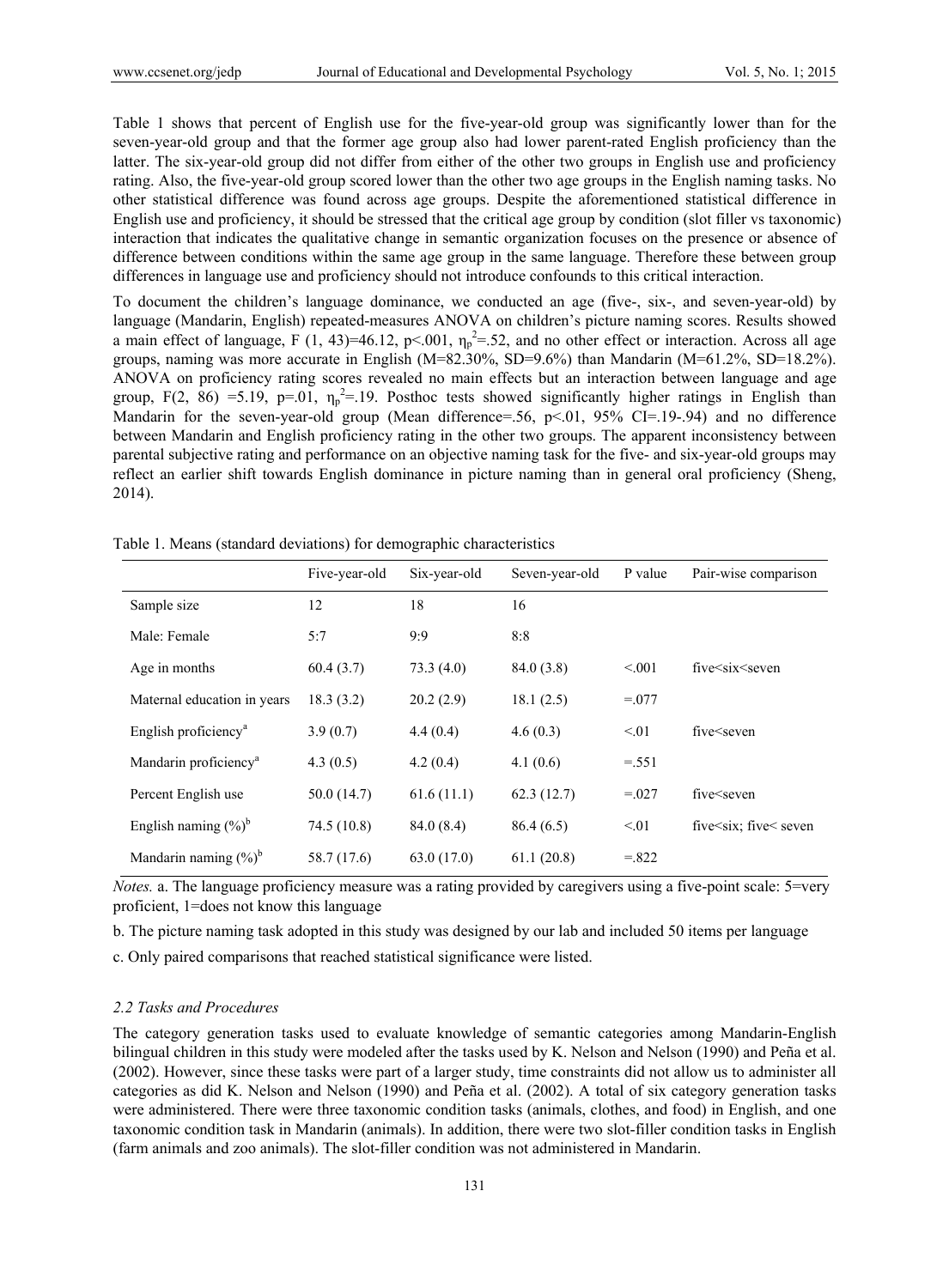Data collection began after the study was approved by the ethics board of a major research university. Examiners included the first author, who is a native speaker of Mandarin and highly proficient in English, and trained graduate or undergraduate speech-language pathology students who were either native speakers of each language or highly proficient bilinguals. Testing took place in participants' homes or in a research laboratory. Tests were administered to children on an individual basis on two separate days with the language of the first session counterbalanced across participants. Each session lasts between 60 and 120 minutes. Children were administered a battery of tasks aimed to measure lexical and grammatical development. Children were allowed to take frequent breaks between tasks. Practice for the category generation task was not provided given the time requirements of the entire session. However, all children showed understanding of the task. Children received monetary compensation and a small prize at the end of each session.

In the taxonomic condition tasks examiners prompted children by saying: "Tell me all the animals/clothes/food you can think of," or "Tell me all the animals/clothes/food you know." In the slot-filler condition tasks examiners prompted children by saying: "Tell me all the animals you would find at the zoo," or "Tell me all the animals you would find on a farm." The order of category administered was counterbalanced.

Examiners gave generic feedback such as, "You are doing a good job," or "You are working hard"; no corrective feedback was given. Tasks were not timed. Examiners gave each child as much time as needed to respond. If the child paused for an extended period of time, examiners used minimal prompts such as "And …?" or "What else …?" to elicit additional responses from the child. Once the child indicated they could no longer provide any new items, the examiner continued to the next task.

# *2.3 Scoring and Analysis*

The number of correctly generated items was tallied for each individual task. To score the English tasks, each answer was evaluated against a list of acceptable answers developed by Peña et al. as part of the normed Bilingual English Spanish Assessment (BESA) protocol (Peña, Gutierrez-Clellen, Iglesias, Goldstein, & Bedore, 2014). Repetitions, code-switched responses, as well as any answers that were not on the BESA scoring manual were not counted. For the English tasks, no code-switched responses were observed in any of the bilingual children. The Mandarin task was scored by following the English coding criteria as closely as possible. Two proficient bilinguals coded the responses independently; inconsistencies between coders were resolved through adjudication by the first author.

### **3. Results**

## *3.1 Comparisons across Languages*

As described earlier, picture naming performance indicated that as a group, these bilingual children were English-dominant. Thus, in the first analysis we compared children's performance in the taxonomic animal task in both English and Mandarin to see if children would again demonstrate English dominance in the current experimental task. We ran a repeated-measure ANOVA with language (English, Mandarin) as within-subject factor and age group as between-subject factor. Total number of correct responses in the taxonomic animal condition in each language was entered as dependent variable. There was a main effect of language, F (1, 43)=5.8, p=.02,  $\eta_p^2$ =0.12, and a main effect of age group, F (2, 43)=8.2, p=.001,  $\eta_p^2$ =.28, but no language by age group interaction. The language effect indicated that bilingual children in this study generated more responses in English than in Mandarin across all age groups. The age effect was due to a significant difference between the five- and six-year-old groups (Mean difference=-4.4, p<.01, 95% CI=-1.4 to -7.4) and a difference between the five- and seven-year-old groups (Mean difference=-4.3, p<.01, 95% CI=-1.3 to -7.4). There was no difference in performance between the six- and seven-year-old groups. We then examined if the performance gap between English and Mandarin category generation was related to the degree of balance in language usage. Task performance gap was calculated by dividing the total number of correct responses in English by the total number of correct responses in Mandarin. Degree of balance in language usage was operationalized as the ratio of English use to Mandarin use. Ratio was calculated by dividing the amount of English use by the amount of Mandarin use. A score of one would indicate balanced category generation performance/balanced use of the two languages; while a score larger than one would indicate better performance in/great use of English. As expected, the correlation between the English/Mandarin category generation performance score and usage ratio was statistical significant,  $r=.35$ ,  $p=.02$ , indicating that children who had greater use of English also generated greater number of English responses.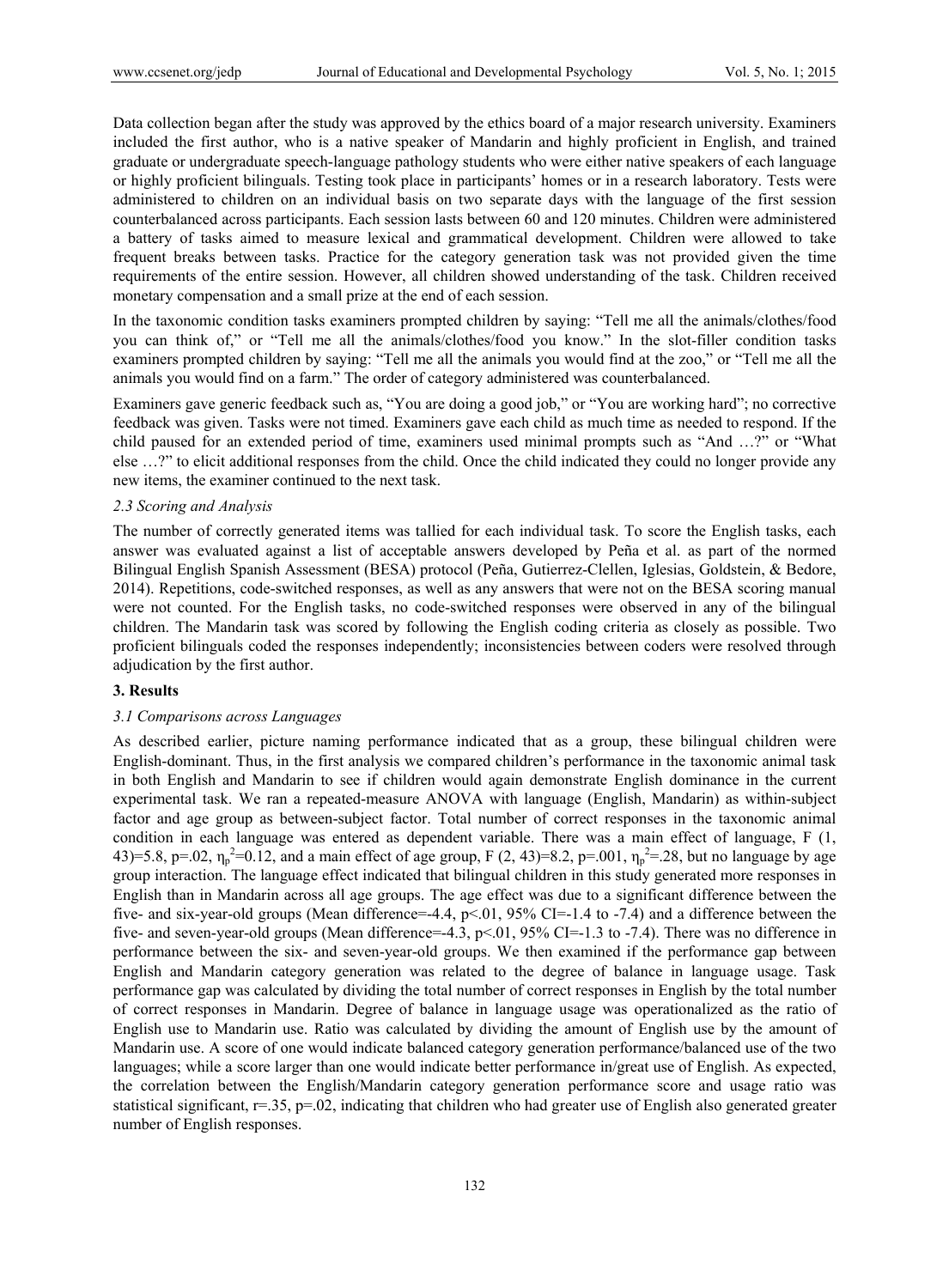|                     | Five-year-old | Six-year-old | Seven-year-old |
|---------------------|---------------|--------------|----------------|
| Mandarin animal     | 4.5(2.6)      | 8.5(5.7)     | 8.3(3.2)       |
| English animal      | 5.5(4.3)      | 10.4(3.3)    | 10.4(3.7)      |
| English farm animal | 5.1(2.1)      | 5.5(1.9)     | 6.1(1.3)       |
| English zoo animal  | 4.1(2.4)      | 5.5(3.0)     | 8.7(2.7)       |
| English clothes     | 3.3(2.7)      | 6.6(2.7)     | 6.1(1.7)       |
| English food        | 6.1(4.2)      | 7.2(2.6)     | 9.9(5.5)       |

Table 2. Mean number of items (standard derivation) generated for each category generation task

## *3.2 Comparisons across Conditions*

Given that English is the dominant language in these bilingual children, the following analyses examined the emergence of the taxonomic shift in the children's dominant language. A repeated-measures ANOVA was ran with category condition (taxonomic animal, slot-filler farm animal, and slot-filler zoo animal) as within-subject factor and age (five-, six-, and seven-year-old) as between-subject factor. Number of correct English responses was entered as dependent variable. There was a main effect of age, F (2, 43)=9.56, p<.001,  $\eta_p^2 = 31$ , a main effect of condition, F (2, 86)=24.04, p<.001,  $\eta_p^2 = 36$ , and an age group by condition interaction, F (4, 86)=5.74, p<.001,  $\eta_p^2 = 21$ . Post-hoc analyses showed that the five-year-olds provided a comparable number of responses in taxonomic and both slot-filler farm and zoo conditions. On the other hand, the six-year-olds displayed better performance in the taxonomic condition than the two slot-filler conditions (+4.9%, p<.001, 95% CI =+2.8 % to +7.0% for both taxonomic vs. slot-filler "farm animal" and taxonomic vs. slot-filler "zoo animal" comparisons) and no statistical difference between farm and zoo conditions. The seven-year-olds provided the greatest number of responses in the taxonomic condition, significantly greater than the number in the slot-filler farm animal condition  $(+4.4\%, p<.001, 95\% \text{ CI} = +2.1\% \text{ to } +6.6\%)$ . This age group also provided statistically greater number of items in zoo animal than farm animal conditions  $(+2.6\%, p=.001, 95\% \text{ CI} = +0.9\% \text{ to } +4.3\%).$  The gap between zoo animal and taxonomic animal condition was not significant in this age group  $(p=17)$ .

Further analyses of the age group by condition interaction revealed that in the taxonomic condition both the sixand seven-year-old groups generated more items than the five-year-old group (+4.89%, p=.003, 95% CI=+1.5% to + 8.3%; +4.9%, p=.003, 95% CI=+1.4% to +8.5%). However, there was no statistical difference between the two older age groups. For the slot-filler "farm animal" condition, there was no statistical difference among the three age groups. Finally, in the slot-filler "zoo animal" condition the seven-year-old group generated greater number of items than the six-year-old group (+3.2%, p=.005, 95% CI=+0.8% to +5.5%) and the five-year-old group  $(+4.6\%, p<.001, 95\% \text{ CI} = +2.0\% \text{ to } +7.2\%)$ . There was no statistical difference between the two younger age groups in this condition.

As shown in Figure 1, the shift towards a taxonomic advantage in category generation is evident at six years of age. Also, despite the different age-related patterns for the two slot-filler categories, it should be noted that the age group by condition interaction persisted when the two slot-filler conditions were combined and compared against the taxonomic condition, F  $(2, 43)=5.16$ , p=0.01,  $\eta_p^2=19$ . Post-hoc analyses confirmed the patterns shown in the previous analysis that only the two older age groups generated statistically greater number of items in taxonomic than slot-filler conditions.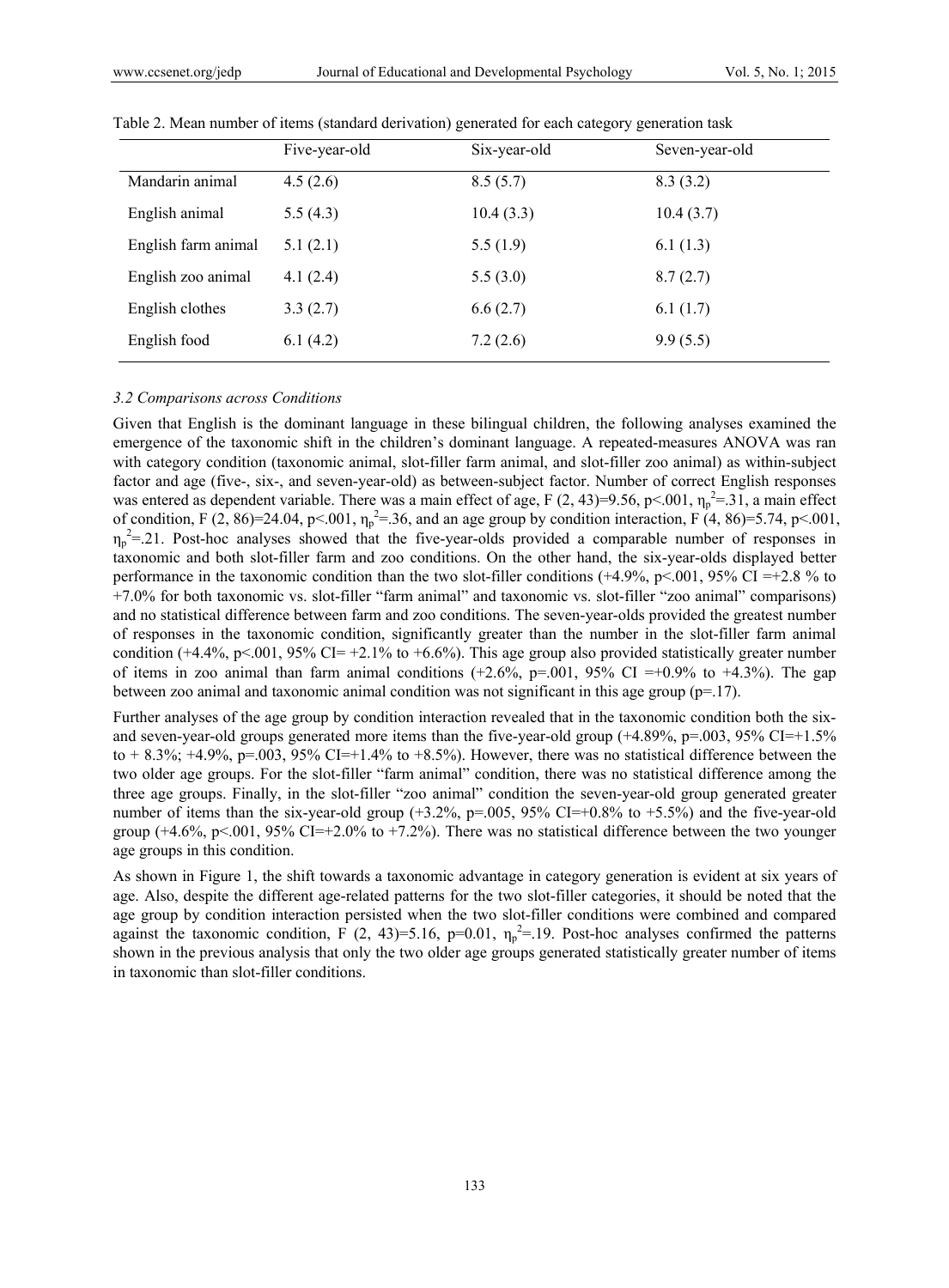

Figure 1. Performance in taxonomic and slot-filler conditions (animals) across age groups *Note.* Error bars denote 95% confidence intervals.

## *3.3 Comparisons across Categories*

We then examined whether performance on English category generation tasks in these children would differ across different categories such as food, animals, and clothes. A repeated-measures ANOVA was ran with category (clothes, food, animals) as within-subject factor and age (five-, six-, and seven-year-old) as between-subject factor. Again, there was a main effect of age, F  $(2, 43)=7.78$ , p<.001,  $\eta_p^2=27$ , with the five-year-old group generating fewer items than both the six- $(-3.1\%$ , p=.009, 95% CI=-0.6% to -5.6%) and seven-year-old (-3.8%, p=.001, 95% CI=-1.3% to -6.4%) groups. There was no statistical difference between the two older age groups. In addition, there was a significant main effect of category, F  $(2, 86)=17.77$ , p<.001,  $\eta_p^2 = 29$ , and a non-significant age group by category interaction (p=.058). Post-hoc analysis of the category effect showed that the clothes category elicited fewer items than animals (-3.5%, p<.001, 95% CI=-2.2% to 4.8%) and food  $(-2.4\%, p=.002, 95\% \text{ CI}=-0.8\%$  to  $-4.1\%$ ). In contrast with K. Nelson and Nelson (1990) who found that children generated the greatest number of items for food and Peña and colleagues (2002) who found that children generated more items in the animal category than the food category in the taxonomic condition; in this study we found no statistical difference between animals and food category. These patterns are displayed in Figure 2.



Figure 2. Performance in three different taxonomic categories across age groups *Note.* Error bars denote 95% confidence intervals.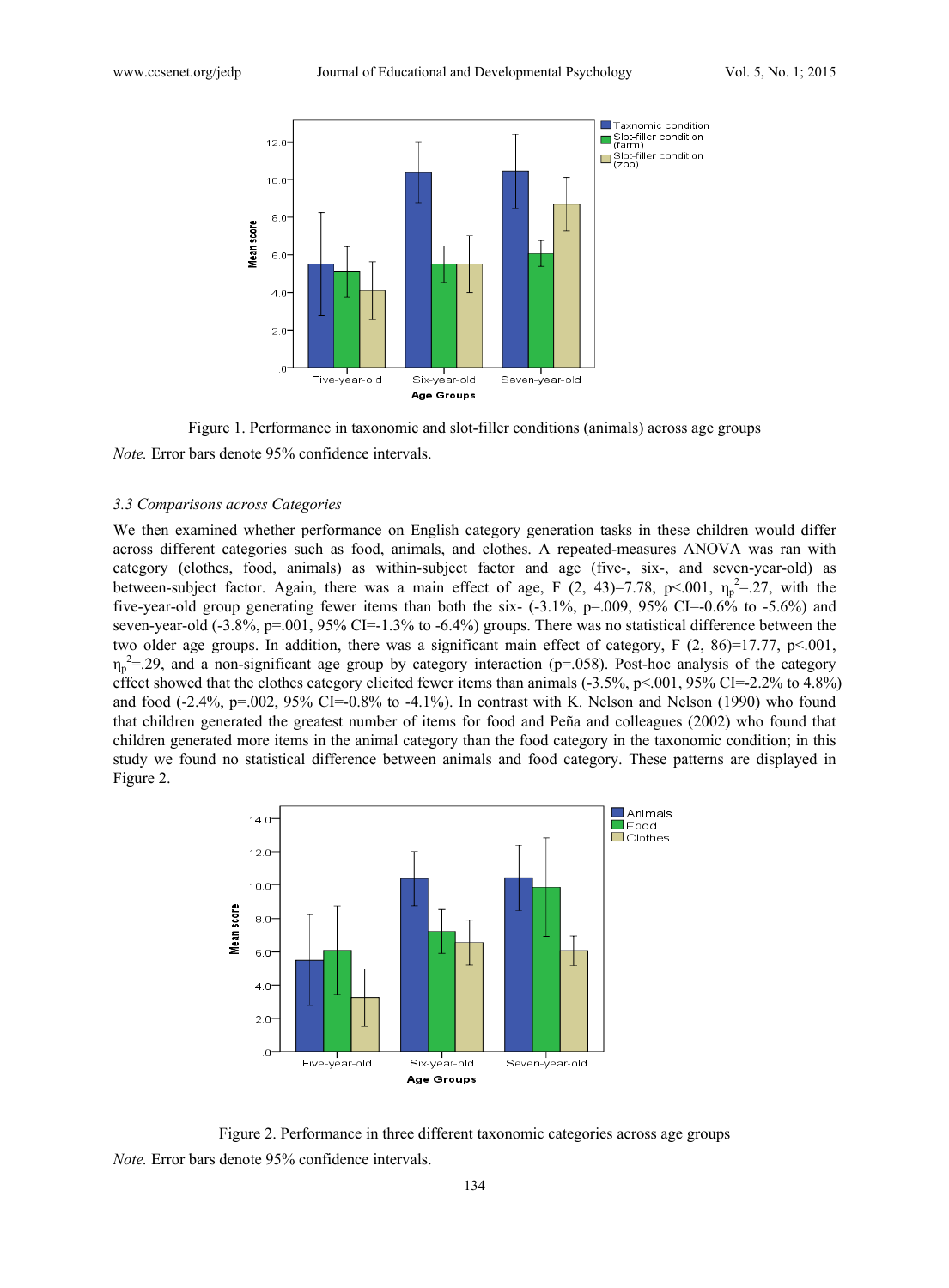# *3.4 Predictors of Performance*

In the last set of analyses, we examined what factors contributed to children's category generation performance. We ran separate simultaneous regressions on all six category generation tasks, namely taxonomic animals in both English and Mandarin, taxonomic food and clothes in English only, and slot-filler zoo animals and farm animals in English only. Total number of correct responses in each task was entered into the models as outcome variables. In all models, age, maternal education, and amount of usage in English, or Mandarin when applicable, were all mean-centered and entered as explanatory variables. Model refinement was carried out by dropping statistically non-significant variables (using an alpha level of 0.05).

Tables 3 and 4 display the results of all six final models, showing only explanatory variables that were statistically significant. There were two patterns. First, age was a robust predictor and accounted for performance in all four taxonomic tasks and the zoo animal slot-filler task. Second, maternal education was statistically significant in three out of four taxonomic tasks, predicting performance in generating animals in both languages and clothes in English. On the other hand, maternal education did not predict performance in either slot-filler task.

Table 3. Summary of simple regression analyses for variables predicting performance in taxonomic conditions  $(N = 46)$ 

| Variable              | Food (English) |      | Clothes (English) |       | Animals (English) |         |          | Animals (Mandarin) |         |                  |      |         |
|-----------------------|----------------|------|-------------------|-------|-------------------|---------|----------|--------------------|---------|------------------|------|---------|
|                       | B              | SE B | β                 | B     | SE B              | $\beta$ | B        | SE B               | $\beta$ | B                | SE B | β       |
| Age                   | .13            | .06  | $.29**$           | .11   | .04               | $.41**$ | .22      | .05                | $.52**$ | .24              | .06  | $.52**$ |
| Maternal<br>education | N.S.           |      |                   | .27   | .12               | $.30*$  | .40      | .18                | $.28*$  | .50              | .20  | $.33*$  |
| Amount<br>of usage    | N.S.           |      |                   | N.S.  |                   | N.S.    |          | 14.18              | 4.7     | $.42*$<br>$\ast$ |      |         |
| $R^2$                 | $8.6\%$        |      |                   | 24.5% |                   | 34.0%   |          | 32.4%              |         |                  |      |         |
| F                     | $4.13*$        |      | $6.96**$          |       | $11.09**$         |         | $6.71**$ |                    |         |                  |      |         |

*Note.* \*p < .05. \*\*p <.01.

Table 4. Summary of simple regression analyses for variables predicting performance in slot-filler conditions (N=46)

| Variable               | Zoo Animal (English) |      |         | Farm Animal (English) |      |   |
|------------------------|----------------------|------|---------|-----------------------|------|---|
|                        | B                    | SE B | β       | B                     | SE B | β |
| Age                    | .18                  | .04  | $.54**$ |                       | N.S. |   |
| Maternal education     | N.S.                 |      |         |                       | N.S. |   |
| Amount of language use |                      | N.S. |         |                       | N.S. |   |
| $R^2$                  | 29.0%                |      |         |                       |      |   |
| F                      | 17.99*               |      |         |                       |      |   |

# **4. Discussion**

This study examined English category generation performance in Mandarin-English bilingual children. Using a fine-grained age division, we were able to determine the age at which qualitative changes in semantic organization take place in the dominant language of a group of Mandarin-English bilingual children. The results showed that the taxonomic advantage emerged as early as six years of age. We found that age predicted performance in five out of six tasks and maternal education predicted performance in three out of four taxonomic but neither slot-filler tasks. The specificity of the relationship between maternal education and taxonomic task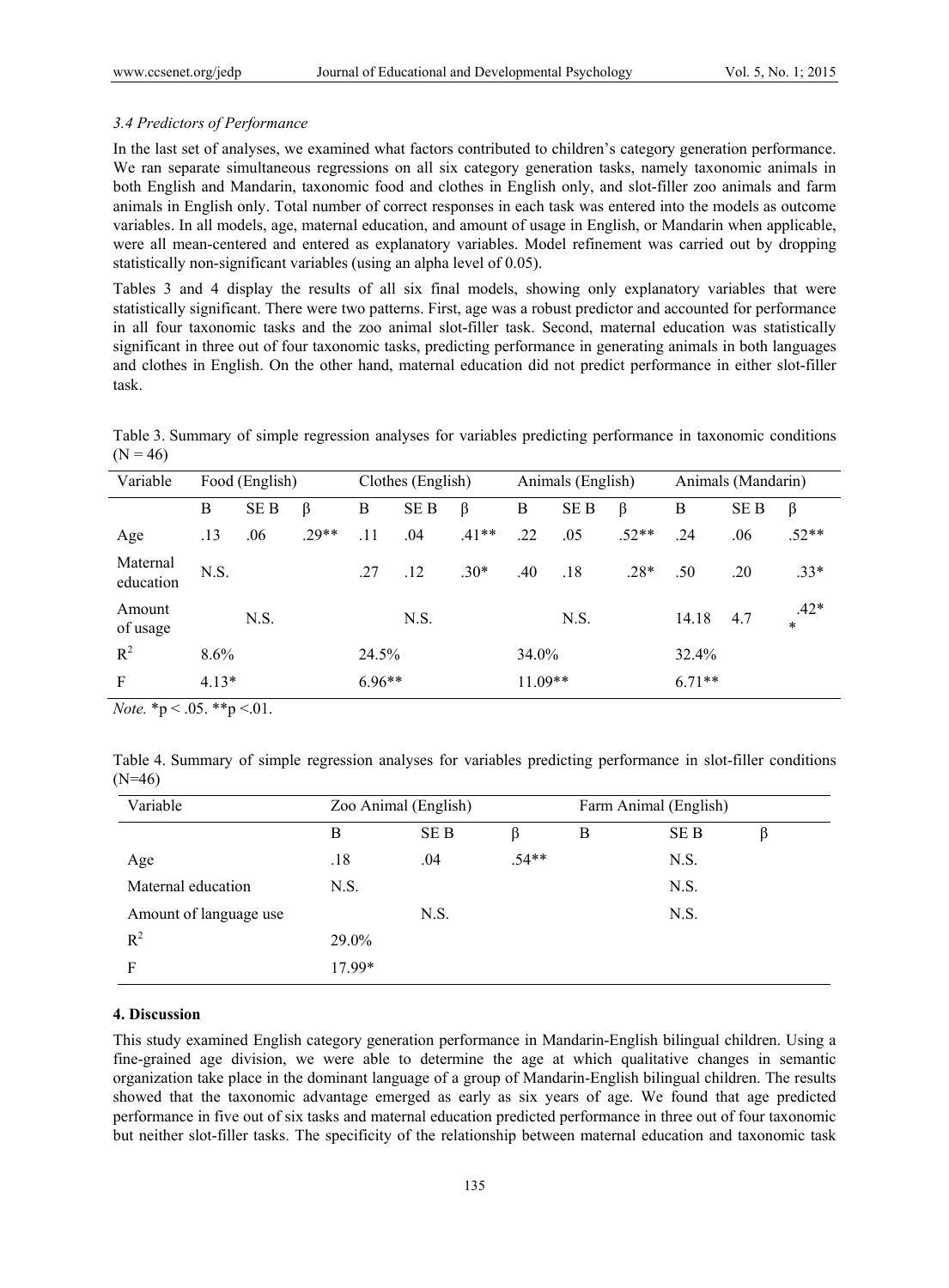performance suggests that mothers with higher education may be providing language input that directly supports the development of taxonomic categories.

The category generation task has elicited consistent findings across studies (K. Nelson & Nelson, 1990; Peña et al., 2002; Yu & Nelson, 1993), including ours. Despite the fact that these four studies examined children of distinct language background, including English- and Korean-speaking monolingual children and bilingual children who spoke different first languages (i.e., Spanish and Mandarin), the recurring finding was that children who are five years of age produce comparable numbers of items in taxonomic and slot-filler conditions in this free recall task. This is true even though the former condition is broader in nature thus allowing a greater number of potential answers. The five-year-olds in the current study generated an average of 4.1 and 5.1 items for zoo and farm animal categories; but they appeared unable to integrate these slot-filler categories when prompted by the taxonomic cue, generating only 5.5 items for this condition. The salience of slot-filler category at around the same age found across different populations highlights the important role of event schema in children's spontaneous organization of semantic knowledge. Children across these diverse languages and cultures pay attention to objects that participate in meaningful events in their environments. In turn, knowledge of the role of these objects in familiar events provides a sound basis for object categorization (K. Nelson & Nelson, 1990).

In contrast to the five-year-olds, the six-year-olds in the current study presented a very different profile. These children nearly doubled their answers from slot-filler to taxonomic condition. This taxonomic advantage over the slot-filler condition was maintained in the seven-year-old group. Recall that Peña and colleagues (2002) had suggested that the Spanish-English bilingual children in their study may begin to demonstrate the taxonomic bias at the mean age of 6; 5, based on the findings of a significant difference in the taxonomic condition between the older (mean age=6; 5) and younger (mean age=5; 1) age groups but a lack of difference in the slot-filler condition. However, the critical difference between the taxonomic and slot-filler conditions within the same age group was not reported. The current study was therefore the first to document the taxonomic advantage in children as young as six. Although it is tempting to suggest that bilingual children may demonstrate an earlier taxonomic advantage than their monolingual peers, it should be noted that previous studies with monolinguals (K. Nelson & Nelson, 1990; Yu & Nelson, 1993) did not included six- and seven-year-old children. Had they done so, an earlier shift may have been discovered. A more precise time frame of the taxonomic shift in monolinguals warrants further investigation.

Given the extant evidence that the taxonomic advantage over slot-filler organization is firmly in place by eight years of age and can emerge as early as age six, we now turn to factors that contribute to this developmental change. Existing studies have documented the important role of experience in the development of semantic organization. K. Nelson and Nelson (1990) found that kindergarteners with preschool experience consistently provided a greater number and better organized answers in category generation tasks than those without, suggesting the facilitative role of schooling. K. Nelson and Nelson (1990) also found that kindergarteners and second graders did not differ in the number of farm animals generated, but both second graders and kindergarteners with preschool experience generated more zoo animals than kindergarteners without preschool experience. These findings reflect the influence of exposure to specific event schemas. In a later study, Yu and Nelson (1993) found that Korean-speaking children displayed different response patterns for food and generated fewer items for clothing than English-speaking children, suggesting the influence of language-specific word frequency and possible cultural factors.

In the current study children of all three age groups generated comparable number of items for the slot-filler "farm animal" category; but there was a significant age difference for the "zoo animal" category in that the oldest group generated greater number of items than the two younger groups. The lack of age-related differences for the farm animal category replicated K. Nelson and Nelson's (1990) results and indicated that children growing up in urban environment have limited experience with this particular event schema. Findings from the current study further add to the literature that maternal education, which predicted performance in taxonomic condition, also influences the development of taxonomic categories.

Development of taxonomic category requires children to cut across several established slot-filler categories that do not share the same scripts. This process requires the ability to extract common attributes shared among objects that are less temporally or spatially organized and thus, less immediately obvious to children. More well-educated mothers may engage children in discourse that highlights the common properties of objects in children's own experientially derived knowledge structures. This kind of input may provide children with insights regarding the abstract superordinate-level relationships among concepts thus move them beyond their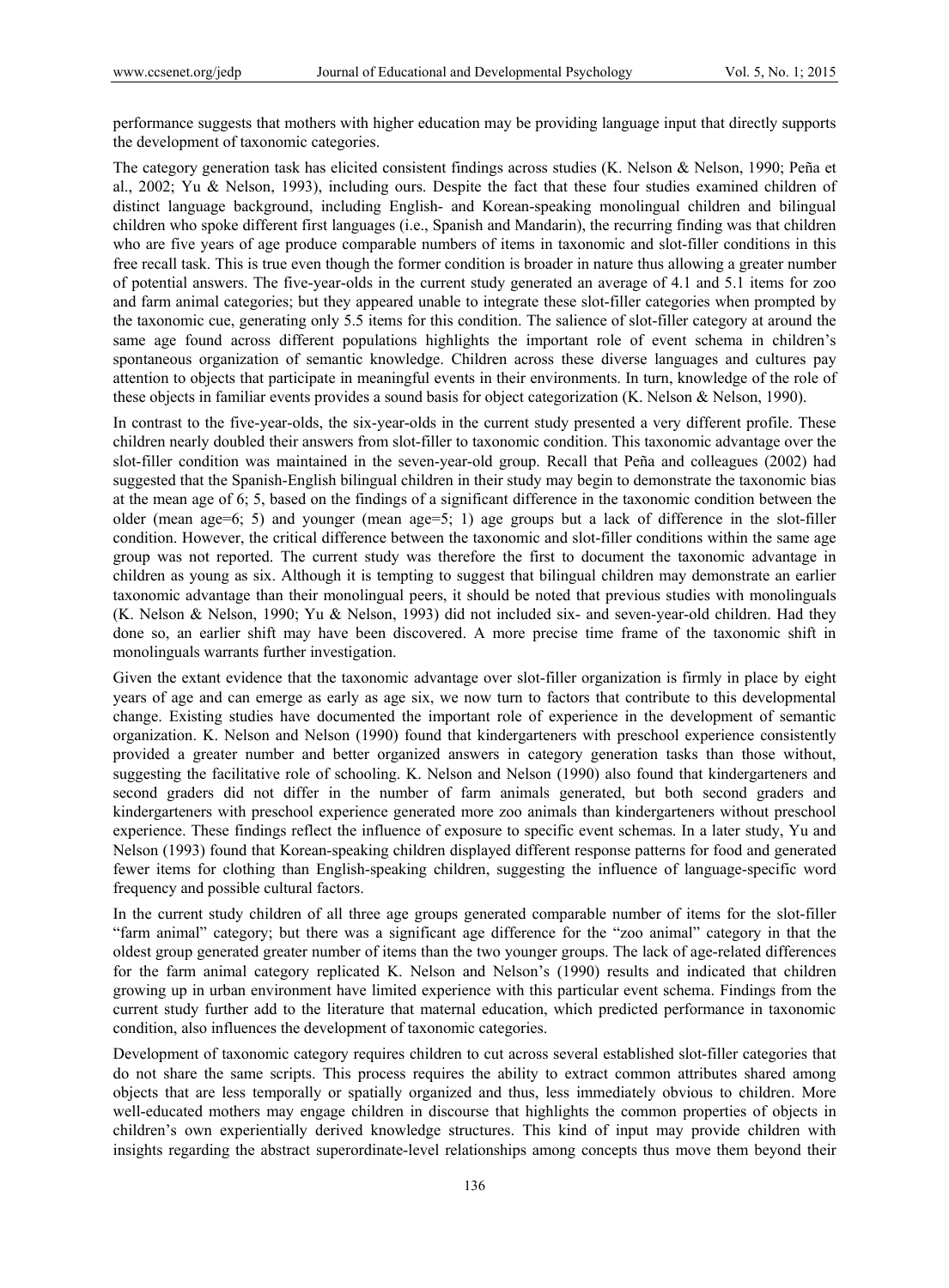own initial spontaneous category structure. In other words, parents' elaboration of concepts and more sophisticated use of language may play a direct role in the development of taxonomic category. This idea resonates with the finding of a positive relation between children's vocabulary development and mothers' language and literacy skills (Pan, Rowe, Singer, & Snow, 2005). It also aligns with the finding that vocabulary development from kindergarten to second grade is more closely related to the sophistication of maternal vocabulary use than the sheer quantity of lexical input (Weizman & Snow, 2001). What our finding suggests is that quality of parental input may also affect categorization development. What is more interesting from our results is the specificity of the influence of maternal education: It predicted performance in taxonomic tasks but none of the slot-filler tasks. This difference further highlights the distinction between slot-filler and taxonomic category. Because the former is based on familiar event schema, it is possible that exposure to daily routines, such as milk and cereal for breakfast, may have already made the shared features of the objects salient enough for young children to spontaneously group them within the same category, therefore lessening the importance of elaboration from parents.

It should be noted that the current study could not specify which aspects of parental input as impacted by maternal education directly influence the development of taxonomic categories. Also, it is possible that the potential influence of maternal conceptual elaboration is not equal across taxonomic categories. As Peña and colleagues (2002) have suggested, the food "scripts" may be more salient than animals and clothing for children due to their everyday experience. This increased salience may facilitate the acquisition of food items within different slot-filler categories and the subsequent development of the food taxonomy. Support for this argument can also be found in K. Nelson and Nelson (1990) wherein children consistently generated more food items than clothing and animal items in both slot-filler and taxonomic conditions. Although our study did not find statistical differences between animal and food as did K. Nelson and Nelson, the food category remains one of the most productive categories across the four studies using the category generation task (K. Nelson & Nelson, 1990; Peña et al., 2002; Yu & Nelson, 1993). If the category of food is indeed conceptually less complex and easier to acquire, it would explain why maternal education predicted children's performance for the taxonomy of clothing and animal but not food in our study. Nevertheless, how the quantity and quality of parental language input relates to the development of taxonomic categories of varying levels of conceptual complexity is still an open question that warrants a more fine-grained analysis in the future.

Several specific limitations of the current study bear mentioning. First, we were able to test the children's Mandarin category knowledge with only one task. This limited our ability to observe the bilingual's combined semantic conceptual system. However, for the purpose of determining when the taxonomic advantage may occur in development, the current focus on the bilinguals' dominant language seems appropriate. Second, we tested slot-filler categories for animals only. This limited our ability to generalize the current finding to other categories. Whether or not the slot-filler to taxonomic shift in semantic organization emerges around age six for other natural categories is a question that remains to be answered. Third, the fact that we didn't include monolingual control groups limited our ability to examine the bilingual effect on the development of the taxonomic shift. However, provided that our primary aim was to determine the age at which this shift in semantic organization can occur in young bilingual children, our findings aligned with those in Peña et al. (2002), who studied a population who speak a distinct language pair (i.e., English and Spanish). Finally, future studies are also advised to adopt a double blind design to minimize the possible effect of the high level interaction between experimenters and children during data collection.

# **5. Conclusion**

Using a fine-grained age division, our study showed that the taxonomic shift in semantic organization can emerge as early as age six. Performance profiles on the category generation tasks varied across categories, implicating the role of contextual experience. Finally, the influence of maternal education on children's taxonomic performance suggested that sophisticated and instructive language input may help children build their emergent category structure.

## **References**

Berger, C., & Aguerra, E. (2010). Dynamic categorization and slot-filler representation in 4- and 6-year-old children. *International Journal of Psychology*, *45*(2), 81-89. http://dx.doi.org/10.1080/ 00207590903281112

Hudson, J., & Nelson, K. (1983). Effects of script structure on children's story recall. *Developmental* Psychology, *19*(4), 625-635. http://dx.doi.org/10.1037//0012-1649.19.4.625